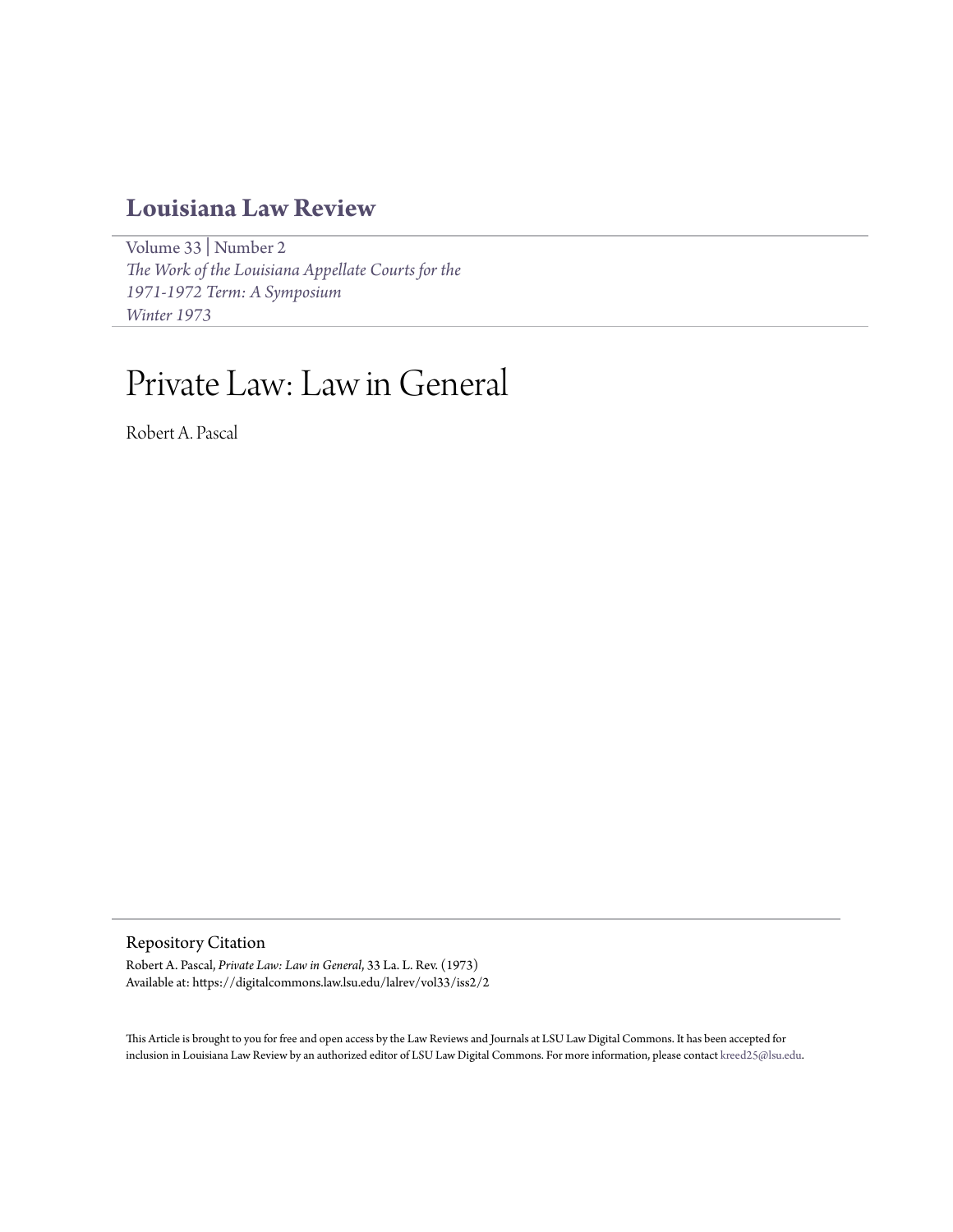## **The Work of the Louisiana Appellate Courts for the 1971-1972 Term**

#### *A Symposium*

[Editor's Note. The articles in this symposium discuss selected decisions of Louisiana appellate courts reported in the advance sheets dated July **1, 1971** to July **1, 1972.]**

### **PRIVATE LAW**

LAW IN **GENERAL**

Robert *A.* Pascal\*

ODIOUS LAws **Aim** LAws **ENTITLED** TO FAVOR

Article 20 of the Louisiana Civil Code is very clear:

"The distinction of laws into odious laws and laws entitled to favor, with a view of narrowing or extending their construction, can not be made **by** those whose duty it is to interpret them."

The majority opinion in *Tarnehill v. Tannehill* nevertheless does just that in at least one, and possibly two, instances.

In the first instance the words of odium are unmistakable:

"The artificial and arbitrary concept embodied in **C.C.P.** 3941 (that a divorce rendered in a parish where neither party was domiciled and where the matrimonial domicile was not located is an absolute nullity) will continue to force courts to resort to presumption, inferences and specious reasoning to sustain the legality of regular judicial proceedings and the legality of matrimonial unions regular in all respects except for the accident of venue in a prior divorce proceeding."'

The article referred to is indeed an abuse of legislative authority, for, as the opinion notes, its provisions are most unreasonable. The same Louisiana law is applicable in every parish

<sup>\*</sup>Professor of Law, Louisiana State University.

**<sup>1. 261</sup>** La. **933, 937, 261** So.2d **619, 621 (1972).** Tate, **J.,** recused, having participated in the Judgment of the Third Circuit Court of Appeal; Barham, **J.,** dissented on the second point discussed here, but not on the first.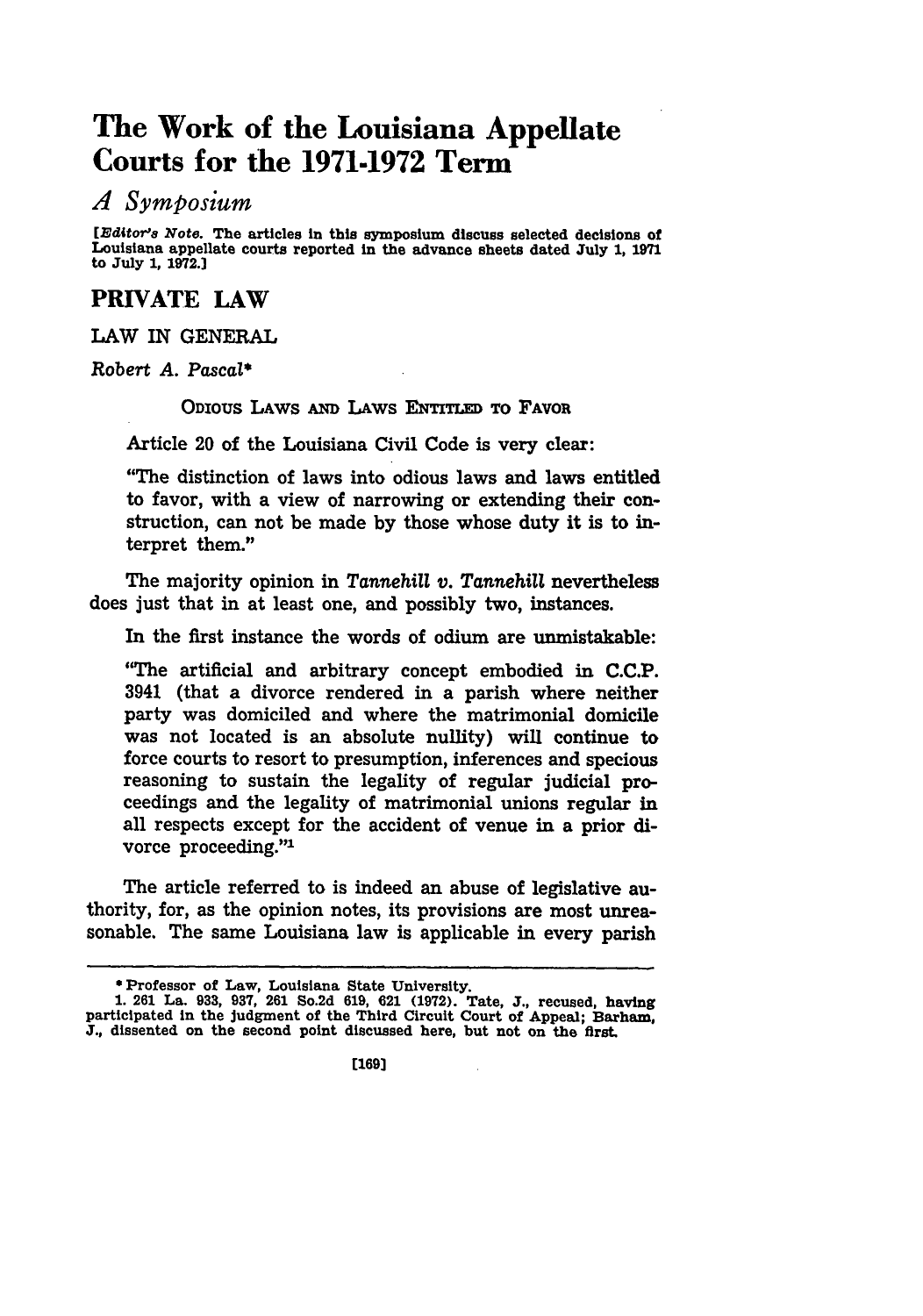and every Louisiana judge with jurisdiction *ratione* materiae must be deemed capable of applying it. It must follow, therefore, that to strike matrimonial judgments with nullity merely because they were obtained in one parish rather than another is so unreasonable as to amount to a denial of due process to the party affected adversely by its provisions. The supreme court might very well have-indeed, should have declared the article unconstitutional; but the court's failure to declare it so and to yet assert the intention to avoid its application whenever possible is contrary to clearly stated law.2

Another violation of Civil Code article 20 may exist-and the writer is of the opinion that it does-in the failure of the supreme court to interpret<sup>8</sup> Civil Code articles 184-90 to allow the disavowal of the husband's paternity of the wife's child on the ground of sterility. Admittedly, the opinion expressed here involves a judgment on the motives of the participating justices, for the court's opinion admits *implicitly* that articles 184-90 might be *interpreted* to include causes of disavowal not stated there in express terms, but states (1) that "the public policy is against the *attack* [i.e., the bringing of suit] on the paternity of the infant  $\dots$  unless the likelihood of success is great,"4 (2) that the likelihood of disproving paternity on the basis of sterility is slim because "medical opinion evidence generally lacks the quality of certainty required to prove . . . parenthood,"<sup>5</sup> and **(3)** the husband did not allege "with [suffcient] particularity" *the cause of his alleged sterility* and therefore pleaded a conclusion of law rather than material facts. It is submitted that these reasons, especially if viewed in the light of the supreme court's admitted record of never once having found a cause for disavowal to exist in fact, are not convincing. To say that a man

- **5.** *Id.*
- **6.** *Id.*

<sup>2.</sup> There are other equally unjust provisions of the Code of Civil Pro-cedure making venue jurisdictional. Particularly to be mentioned are articles **3991** (emancipation **by** judgment-obsolete since the lowering of the age of majority to eighteen, except possibly for the emancipation of a minor under eighteen against the will of his parents because of mistreatment, as allowed **by** Civil Code article **368)** and 4031 (the appointment of a tutor).

**<sup>3.</sup>** The writer uses the word *interpret* in its narrower traditional meaning of "reading between the lines" rather than its broader connotation Including *construction.*

<sup>4.</sup> **261 La. 933,** 943, 261 So.2d **619, 623 (1972).**